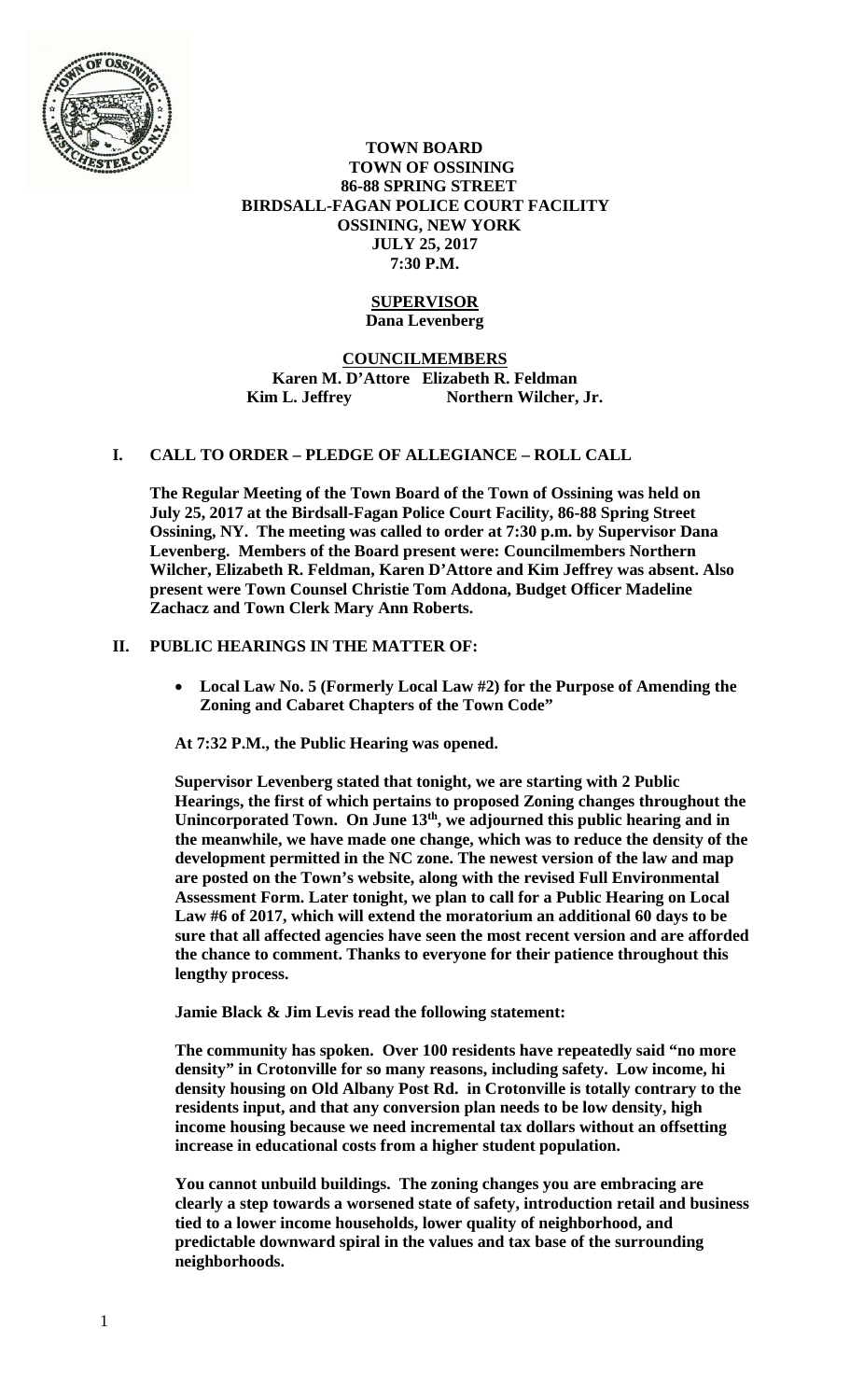**The process is broken your proposed changes to the zoning for Crotonville also show your pre-disposed rejection of your own planning board's recommendations and those made from the onset by your outside planner at a significant cost to the taxpayers. You have gone through the act of listening but, we really have been shut out.** 

**The Town's outside planner, who essentially takes direction from you has gradually revised his proposals to fit your agenda, which is again 180 degrees opposed to the vast majority of residents who have voiced their opposition to your proposed changes to the zoning code for crotonville in the Town of Ossining. We call this "Made as instructed" planning. These kinds of actions often preceed a crisis within communities, unfortunately long after the current Town Board has moved on.** 

**We cannot afford experimental zoning for Crotonville.** 

**The board has not listened to the planner who we have hired, nor the planning board.** 

**The board has not run the financials to see what the costs will be adding high densitiy low income housing and retail to our neighborhood.** 

**The Board does not realize that if zoning allows for 16 units that means 20 units.** 

**Then 2 cars per household = 32 Plus service vehicles = 10** 

**Additional 42 x 2 times a day = 84 additional enter and exit Old Albany Post Rd. in Crotonville** 

**Add Retail + 150 more enter and exits + crap tossed all over the street** 

**Est. Total 234 cars entering and exiting Crotonville per day.** 

**Housing High density low income housing appeals to young families** 

**Student population** Increase it in a school system that is already "full"

**Permanent Once they are built they will not be removed** 

**Financil impact will affect the entire area which is a major driver for tax income to the Town of Ossining-It is our Gateway.** 

**Requested R-10 Live work housing-Max 8 units no retail** 

 **2 cars – 16 cars x 2 trips = 32 cars enter and exit per day** 

**Difference 32 enter/exits vs 234 a day** 

 **Increase quality of life and property values** 

 **Lends itself to working adults or seniors – no school age kids.** 

**Jim Levis, Quaker Bridge Road, the Town of Ossining's Board's actions are clearly agenda driven to raise taxes in the short term to bolster the Village and Towns education budget. A reactionary measure to deal with prior administrations allowing overbuilding of the Village of Ossining and the reduction of Section 8 housing and other low income in the Village so now attempting to extract a solution in part from the Town Outside is an equally destructive solution. Worse, it raises the questions why the Village of Ossining and the Town are not seriously contemplating alternatives to building more educational infrastructure and increasing tax liabilities when abutting communities schools (many of them with better schools) are under capacity. Thank you.**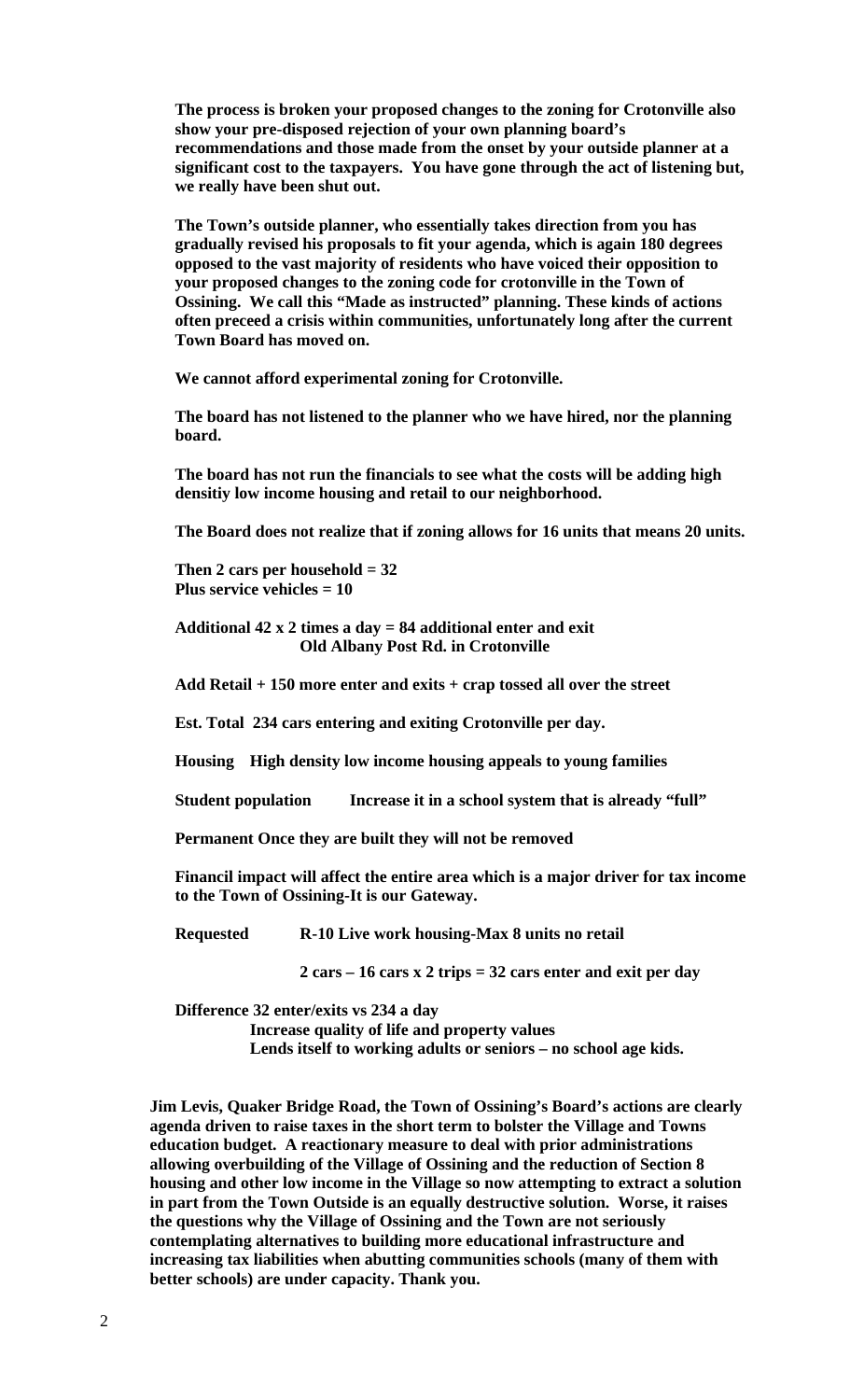**Maria Kehrie, Cliff Drive, questioned why her zoning is being changed from R5 to R7.5. There are steep sides. Will this increase her taxes?** 

**David Stolman of Frederick P. Clarke stated that R5 is single family within 5000 square feet and R7.5 is also single family but with 7500 square feet.** 

**Assessor Fernando Gonzalez stated this will not change the taxes.** 

**Bruce Fiorito, Old Albany Post Road, stated that Ossining has the best school system. It has been seven months of professional reports; opinions and misinformation. Happy as to how it turned out and David did a good job.** 

**At 7:50 P.M., Councilmember Jeffrey moved and it was seconded by Councilmember Feldman that the Public Hearing be adjourned until September 5, 2017.** 

 **Petition for Extension of the Ossining Consolidated Sewer District-19 Fowler Avenue**

**At 7:50 P.M., the Public Hearing was opened.** 

**Our second Public Hearing is on a request for the extension of the Town's Consolidated Sewer District to include the property at 19 Fowler Avenue. As is required, we will be taking comment from the public on this request but, if we do not receive any, I would like to ask the Board to consider Resolution I on tonight's agenda, which will approve the extension and allow these folks to continue with the work on their home.** 

**At 7:50 P.M., Councilmember Jeffrey moved and it was seconded by Councilmember Wilcher that the Public Hearing be closed.** 

### **III. ANNOUNCEMENTS**

**Supervisor Levenberg stated that I want to start by reminding everyone watching live that there are still tickets available for the Best of Westchester event tomorrow night, Wednesday July 26th, where you can celebrate the FOURTEEN (count em, FOURTEEN) Ossining organizations and businesses who are being honored in 2017. Congratulations to the Ossining Public Library for their TWO recognitions (including Best Fun & Leisure and Best Children's Library), Pets A-Go Go, Jimmy Dee Entertainment, Coral Sea Pools, Terra Tile, Moonbean Café, The Chocolate Chalet, Gullotta House, First Village Coffee, the Wobble Café, the Mike Risko Music School, Wallauer's, Westwood Flooring Design Centers, and Atria—we wish you all continued success and thank you for making Ossining look so very good!** 

We have some great events coming up in Ossining this week. On Friday, July 28<sup>th</sup> at **11:30AM, the folks at Open Door will be hosting Recess Rocks! at Nelson Park. Be sure to bring the young people in your household (ages 3-11) to this fun and interactive class that encourages movement and non-competitive exercise. This free session is part of the Town's Mind, Body, Spirit Ossining program that is showcasing our beautiful public spaces alongside our local businesses and organizations.** 

**The Summer Concert Series continues this week with Jocelyn and Chris Arndt, a brother and sister duo out of Albany, New York, who will be playing a set of original rock tunes beginning at 7PM. Come on down to the waterfront and grab dinner from one of our food trucks or bring a picnic. If you haven't heard these guys on iTunes, download them now. You are not going to want to miss this show.** 

**Also on Friday the 28th, the Ossining Rotary will be holding their Annual Installation of Officers at the GE Management Training Center in Crotonville**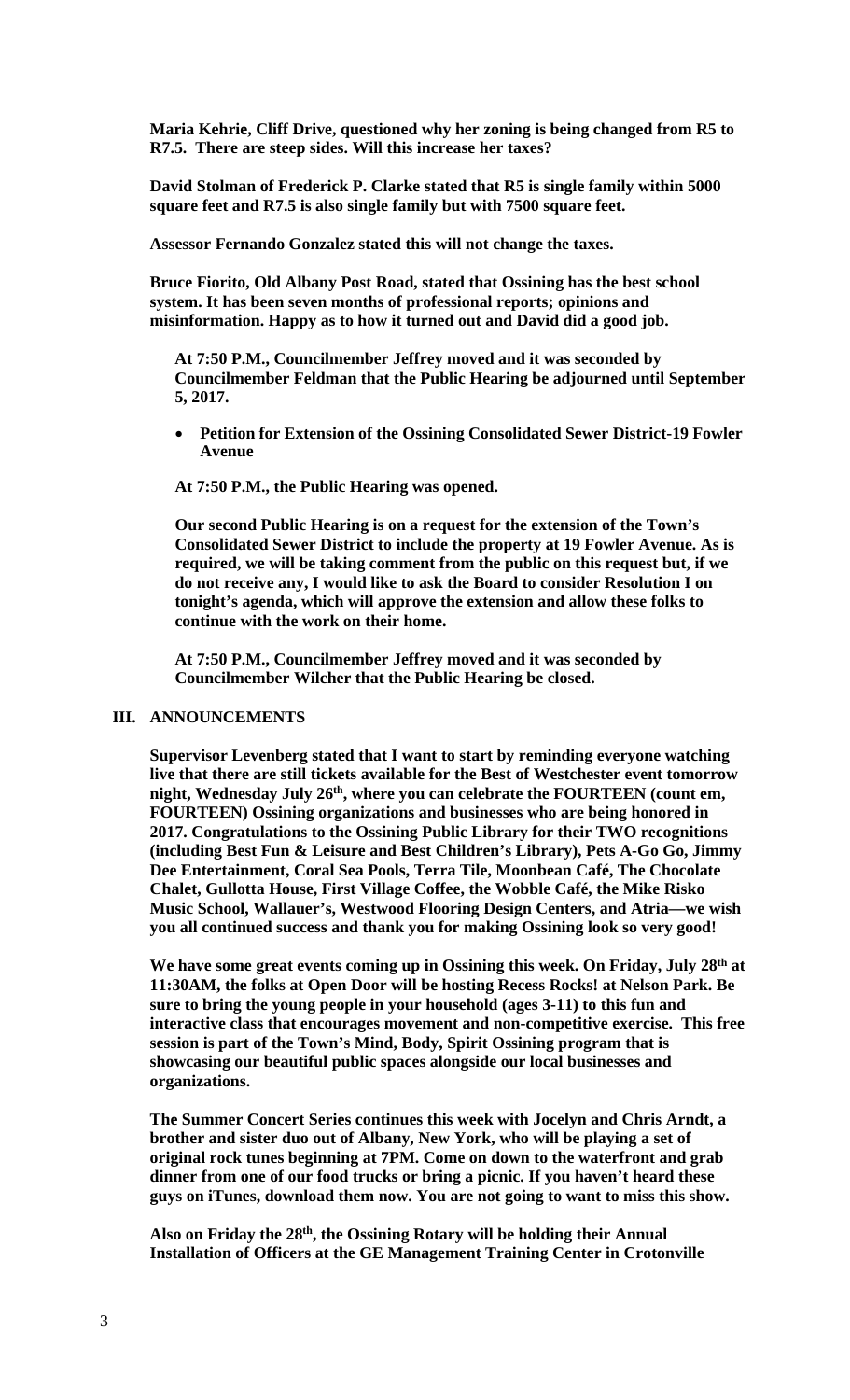**beginning at 6PM. Reservations are required, please email GAWeeks@att.net to reserve your spot, tickets are \$45 per person.** 

**Finally, Friday night, July 28th, will be a special Yoga and Kayak tour leaving from the Ossining waterfront led by our own resident yogi Lauri Nemetz. Join Lauri at 6PM for a journey on the Hudson that you won't soon forget.** 

**On Saturday, July 29th, Ossining native Domenic Pace will host "Ossining and the Arts" at the Ossining Public Library's Budarz Theater. This year, the recipients of this annual grant will be Mike and Miriam Risko of The Mike Risko Music School, who will pass it along to one of their students. A fellow Ossining native, Kristen Hester, will also show two of her short films. Check out this great event beginning at 6PM, which will be followed by complimentary wine and appetizers after the program.** 

**Finally, a very cool recurring event is coming up at the Mariandale Center every Thursday night in August, where they will be hosting poolside guided mediation between 7 and 8PM. A \$10 donation is suggested, and guests are welcome to take a dip in the pool following the meditation session and enjoy the sunset. Visit www.mariandale.org for more information.** 

### **IV. LIAISON REPORTS**

**Councilmember Feldman announced the August 13, 2017 Clambake at the Ossining Boat and Canoe Club. The cost of \$40 per person.** 

# **V. DEPARTMENTAL REPORTS**

**Holly Perlowitz, Receiver of Taxes**

**Tax Receiver Holly Perlowitz reported on the Town Auction which took place this afternoon in the Board Room at 16 Croton Avenue at 1 p.m. There were 40 bidders that participated in the auction. The properties will be added to the tax roll on September 1, 2017. 15 Meadowbrook Drive sold for \$340,000 and 27 Secor Road sold for \$165,000. I am proud to be a member of the Ossining team.** 

## **VI. PUBLIC COMMENT ON AGENDA ITEMS**

### **VII. BOARD RESOLUTIONS**

#### **A. Approval of Minutes-Regular Meeting**

**Councilmember Wilcher moved and it was seconded by Councilmember D'Attore that the following be approved:** 

**Resolved, that the Town Board of the Town of Ossining hereby approves the July 11, 2017, Minutes of the Regular Meeting as presented.** 

 **Motion Carried: Unanimously** 

#### **B. Approval of Voucher Detail Report**

**Councilmember D'Attore moved and it was seconded by Councilmember Feldman that the following be approved:** 

**Resolved, that the Town Board of the Town of Ossining hereby approves the Voucher Detail Report dated July 25, 2017 in the amount of \$ 552,931.01.** 

 **Motion Carried: Unanimously**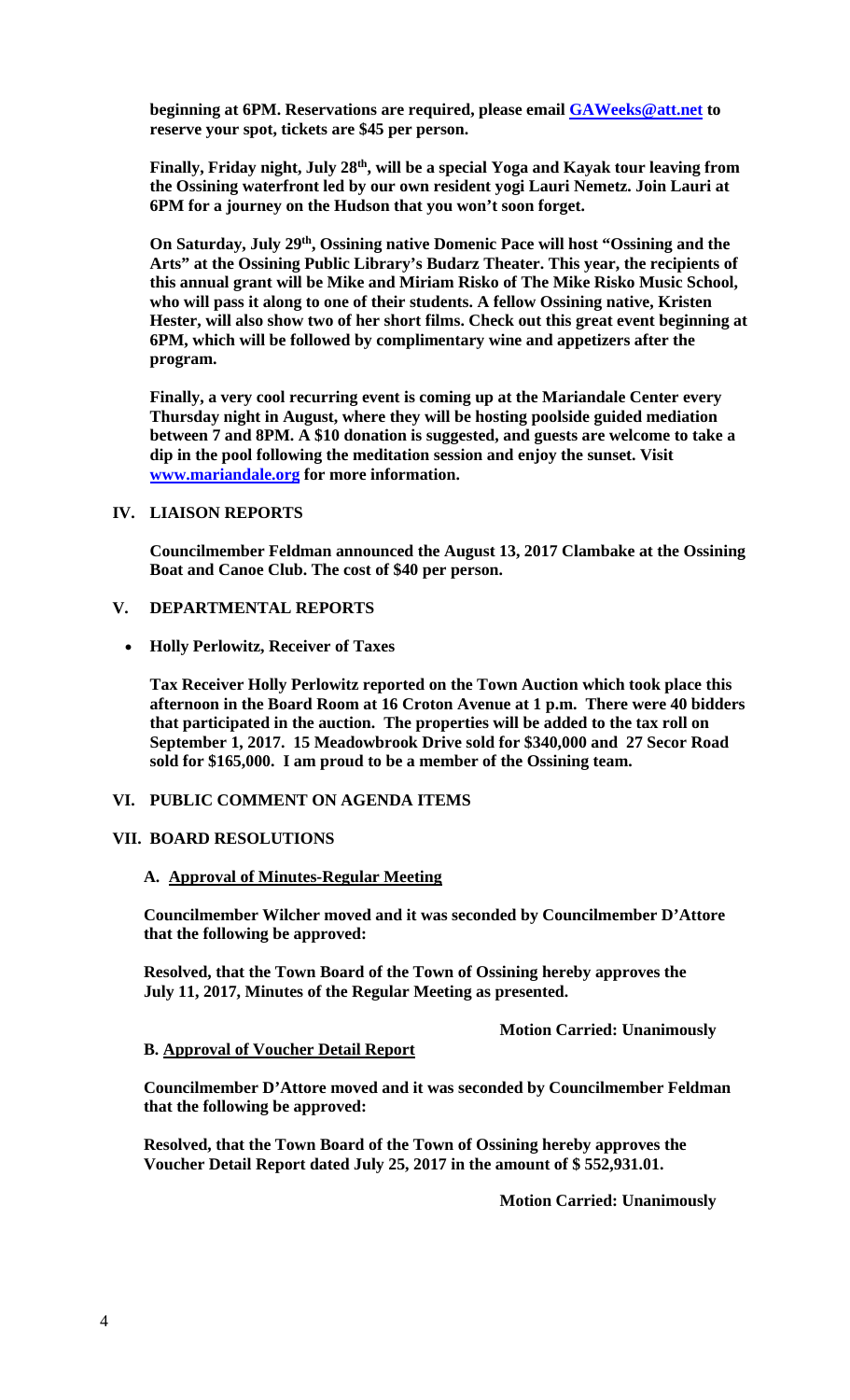**C. Resolution In Support Of Application For Climate Smart Communities Grant Under The NYS Consolidated Funding Application** 

**Councilmember Feldman moved and it was seconded by Councilmember D'Attore that the following be approved:** 

**WHEREAS, the Town of Ossining believes that the effects of climate change will endanger our livelihood; harm our farms; spread invasive species and exotic diseases; reduce recreational opportunities; and pose health threats to our citizens, residents, and visitors; and** 

**WHEREAS, on June 9, 2009, the Town passed a resolution, taking the Climate Smart Community (hereinafter "CSC") Pledge in order to reduce greenhouse gas emissions and adapt to a changing climate; and** 

**WHEREAS, as part of the CSC Pledge, the Town resolved, among other things, to promote climate protection through community land use planning, including: "when updating land use policies, building codes or community plans, include provisions to combat climate change; reduce sprawl; preserve and protect open space, biodiversity, and water supplies; promote compact, transit-oriented, bikeable and walkable communities; promote infill development; minimize new development in floodplains; maintain or establish healthy community forests; and promote best forest management practices and encourage tree planting, especially along waterways, to increase shading and to absorb carbon dioxide;" and** 

**WHEREAS, as part of the CSC Pledge, the Town resolved, among other things, to commit to an evolving process, including being "willing to consider new ideas and commit to update plans and policies as needed;" and** 

**WHEREAS, the Town is a partner in the American Planning Association New York Metro Chapter's Planners4Health Initiative; and** 

**WHEREAS, the outcome of the Planners4Health Roundtable, held on June 15, 2017, established important next steps for the region, including the importance of municipal government action and partnerships to further community health goals; and** 

**WHEREAS, the Town envisions the integration of public health into the everyday life of our residents; to increase opportunities for active living, promote healthy living, and prevent chronic disease; and** 

**WHEREAS, many of the actions necessary to achieve certification under the CSC program intersect with the goal of integrating public health into community planning, for example, updating land-use policies and regulations to incorporate smart growth principles such as a mix of land uses, compact design, housing diversity, walkability, open space preservation, infill development, and development that fosters non-car transportation options (CSC Action 6.2) are all actions shown to promote public health goals of equity, active living, social cohesion, emergency preparedness, public safety, reduction of environmental exposures, and improved mental health; and** 

**WHEREAS, the Land Use Law Center is dedicated to fostering the development of sustainable communities and regions through the promotion of innovative land use strategies, was instrumental in the development of the Mid-Hudson Regional Sustainability Plan, is working closely with NYSDEC on updates to the CSC Certification Program, and has been a research partner in the Planners4Health Initiative, assisting in development of a best practices toolkit for incorporating health into community planning; and** 

**WHEREAS, the work of the Land Use Law Center and the collaborative dialogue with the other partners in the Planners4Health Initiative promises to be critical as**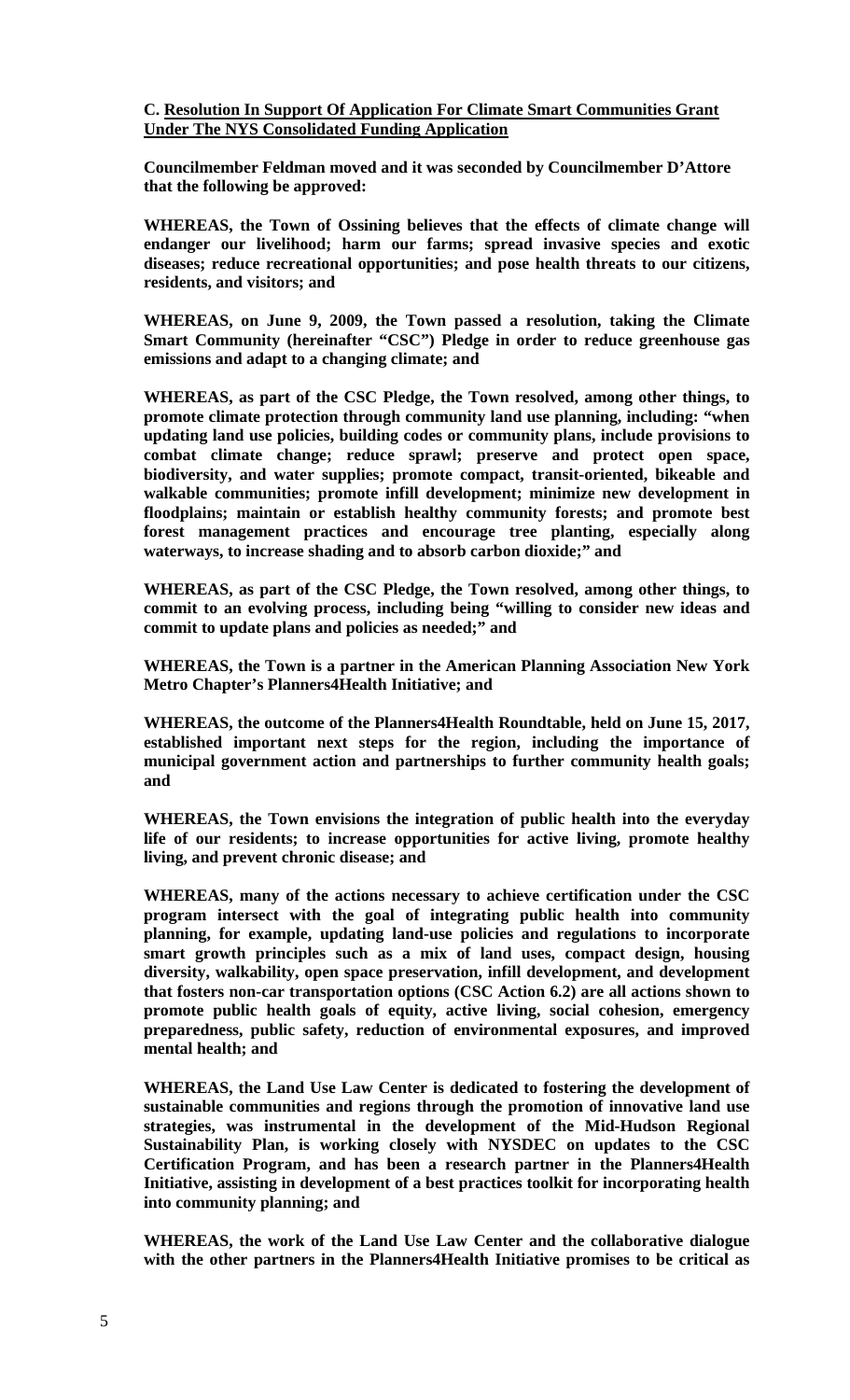**the local government addresses future public health, greenhouse gas reduction, and climate adaptation issues; and** 

**WHEREAS, the local government desires assistance from the Land Use Law Center in furthering its commitments to public health, greenhouse gas reduction, and climate adaptation by implementing those CSC actions that will lead the local government toward certification while also achieving public health goals,** 

**WHEREAS, funding to complete CSC actions in furtherance of certification is available from the NYSDEC's CSC Grant Program under the Consolidated Funding Application; and** 

**WHEREAS, the Land Use Law Center has agreed to a reduced consultant rate to assist the local government in achieving the match requirements for the CSC Grant Program; and** 

**WHEREAS, the County of Westchester has agreed to provide services to assist the local government in achieving the match requirements for the CSC Grant Program; and** 

**WHEREAS, the local government is able to meet the match requirements for the CSC Grant Program through personal services (salary and fringe), agreed-upon reduced non-personal services (contractual), and in-kind services directly related to the project; and** 

**IT IS HEREBY RESOLVED that the Supervisor and the Town Board of the Town of Ossining authorize submission of the NYSDEC Climate Smart Communities application under the Consolidated Funding Application for incorporating smart growth principles into land-use policies and regulations and finding that such application advances its commitments to improving public health, reducing greenhouse gas emissions, and increasing climate adaptation.** 

 **Motion Carried: Unanimously** 

## **D. Tax Payment Plan- 5 Stanley Avenue**

**Councilmember Jeffrey moved and it was seconded by Councilmember Feldman that the following be approved:** 

**Whereas, the Town of Ossining is required to collect Town, County and School taxes for the municipality, with the onus on the Town to make whole the County and School District for any uncollected taxes; and** 

**Whereas, the Receiver of Taxes has been approached by a property owner requesting a short-term payment plan for the owner occupied property at 5 Stanley Avenue, Tax Parcel Designation ID# 80.18-2-13; and** 

**Whereas, the Town Board, pursuant to Article 5 of the Ossining Town Code, as authorized by section 1184 of the New York Real Property Tax Law, before entry of a final judgment, may withdraw a parcel for which payment of real property taxes is delinquent, from a foreclosure proceeding and enter into an installment plan for payment of all delinquent taxes, as well as interest and penalties, and does occasionally grant such a plan and has the discretion to accept or reject any proposal by a residential or commercial property owner, providing the owner meets the eligibility requirements set forth in section 180-17 of the Town Code and the payment plan conforms to the requirements for such a repayment plan set forth in section 180-18 of the Town Code;** 

**Now, therefore be it Resolved, that the Town Board of the Town of Ossining hereby grants the aforementioned payment plan, which terms comply with the Town Code, to this property owner, who has been determined to be eligible, with the**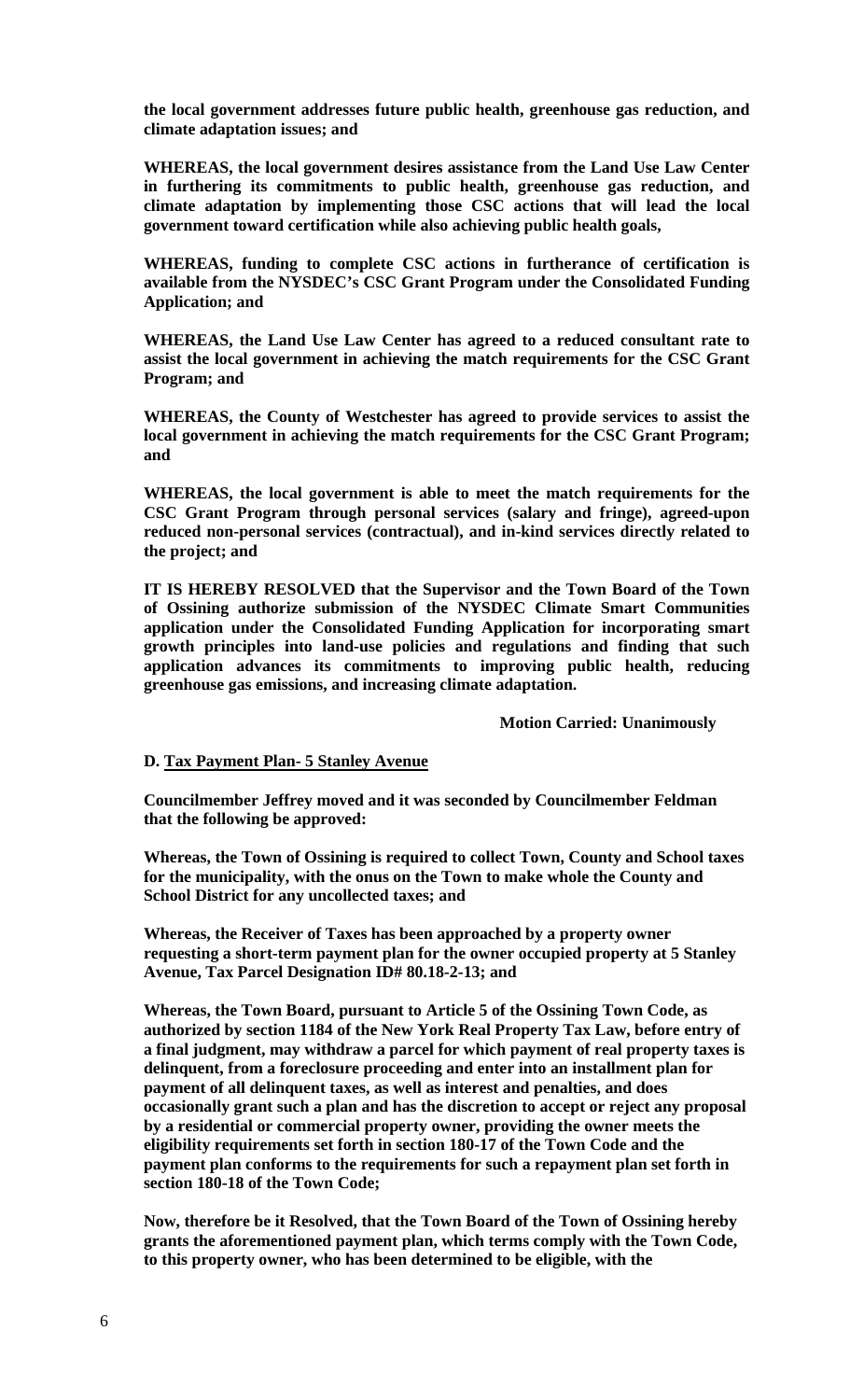**understanding that this sets no precedent going forward for this or any other property in the future.** 

 **Motion Carried: Unanimously** 

## **E. Resolution- Reaffirmation of Climate Action Plan**

**Councilmember Jeffrey moved and it was seconded by Councilmember D'Attore that the following be approved:** 

**Whereas, the Town of Ossining via Green Ossining enacted a Climate Action Plan in 2011; and** 

**Whereas, the Town of Ossining is regularly re-examining the way we do business in order to leave as small an environmental footprint as possible and address the threat that climate change poses to our health, environment and our natural resources; and** 

**Whereas, as the current Federal administration turns away from the Paris Accords, the Town of Ossining has the opportunity to work towards achieving our climate action goals during the course of our everyday operations;** 

**Now, therefore be it Resolved, that the Town Board of the Town of Ossining hereby resolves as follows:** 

- **1) We encourage every citizen to take action and become part of the effort to achieve the Climate Action Plan, whether is it by "Energizing" their home, installing solar panels, refusing to put pesticides or herbicides on their lawn, purchasing an electric or fuel-efficient vehicle, reducing waste through composting, recycling bottles, cans, and other food packaging, or making whatever effort possible in their household to reduce energy and water waste.**
- **2) The Town re-affirms its Climate Action Plan and redoubles its efforts to achieve the plan, including the incorporation of electric vehicles into our fleet, the benchmarking and measurement of utility usage, and the conversion of our streetlights and facility lighting to LED fixtures.**
- **3) The Town is pleased to join with mayors, governors, college and university leaders, businesses and investors to join former New York City Mayor Michael Bloomberg's call and declare that we will continue to support the Paris Agreement.**

**Motion Carried: Unanimously** 

**F. Appointment of the Green Ossining Committee as the Town of Ossining Climate Smart Communities Task Force** 

**Councilmember Feldman moved and it was seconded by Councilmember D'Attore that the following be approved:** 

**Whereas, the Green Ossining Committee was formed in 2010 to promote environmental sustainability in the Ossining community and to develop practical methods to protect natural resources; and** 

**Whereas, the Town of Ossining is seeking Climate Smart Communities Certification, which involves establishing a Climate Smart Communities Task Force with a threefold mission of helping the Town define objectives of the process of developing a climate action plan, contributing technical expertise and other resources to help the Town complete the plan, and assist with the engagement of the public in the creation and implementation of the plan; and** 

**Whereas, the Green Ossining Committee published the Ossining Community Climate Action Plan on February 10, 2012 which was developed as a collaborative effort between the members of the Green Ossining Committee, Town Board of the**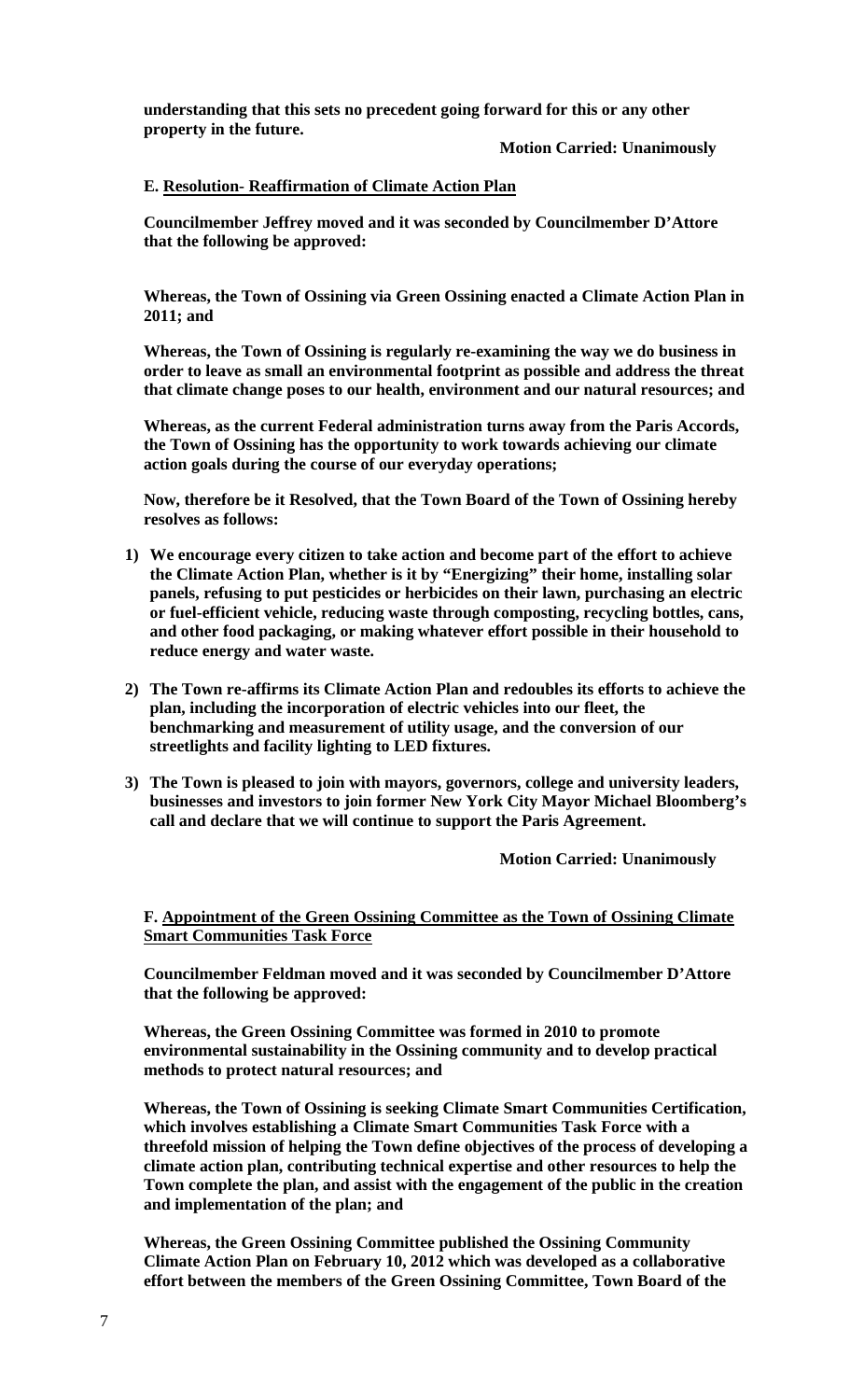**Town of Ossining, Village of Ossining Board of Trustees, and the Village of Ossining Department of Planning; and** 

**Whereas, the Green Ossining Committee has advised the Town in many instances on actions to take to implement recommendations made in the Climate Action Plan, including for grant applications to reduce the greenhouse gas emissions in the transportation sector in Ossining; and** 

**Whereas, the Green Ossining Committee through its annual Earth Day Festival and other outreach efforts has advised the public on ways to implement recommendations made in the Climate Action Plan, including promoting residential and commercial installation of solar panels, participation in annual community-wide tag sales, and frequent local businesses that locally-source their products; and** 

**Whereas, the Green Ossining Committee has fully met and will continue to meet the mission of a Climate Smart Communities Task Force;** 

**Now therefore be it resolved, that the Town Board of the Town of Ossining hereby appoints the Green Ossining Committee as the Climate Smart Communities Task Force for the Town of Ossining;** 

**Be it further resolved, that the Supervisor's office is directed to submit necessary documentation to the New York State Department of Environmental Conservation designating the Climate Smart Communities Task Force in order for the Town to seek Climate Smart Communities Certification.** 

 **Motion Carried: Unanimously** 

**G. Appointment of Town of Ossining Climate Smart Communities Coordinator** 

**Councilmember Jeffrey moved and it was seconded by Councilmember Wilcher that the following be approved:** 

**Resolved, that the Town Board of the Town of Ossining hereby appoints Victoria Cafarelli, Supervisor's Office, to the role of Climate Smart Communities Coordinator.** 

 **Motion Carried: Unanimously** 

#### **H. Acceptance of Donation-Universal Gym equipment**

**Councilmember Wilcher moved and it was seconded by Councilmember Jeffrey that the following be approved:** 

**Resolved, that the Town Board of the Town of Ossining wishes to acknowledge and accept with gratitude the Universal Gym equipment with an estimated value of \$800 that was graciously donated by Sam and Joan Ginsburg of Briarcliff Manor, New York, for use by Town of Ossining staff.** 

#### **Motion Carried: Unanimously**

### **I. Sewers - Approval of Ossining Consolidated Sewer District Extension – Simon Jackson, 19 Fowler Avenue**

**Councilmember Jeffrey moved and it was seconded by Councilmember Wilcher that the following be approved:** 

**Whereas, a Petition for the extension of Ossining Consolidated Sewer District located at 19 Fowler Avenue in the Town of Ossining, Westchester County, New**  York, dated June 27<sup>th</sup>, 2017 has been presented to the Town Board by Simon **Jackson; and** 

Whereas, an Order was duly adopted by the Town Board on July 11<sup>th</sup>, 2017 reciting **the filing of said Petition, the boundaries of the proposed sewer extension, the**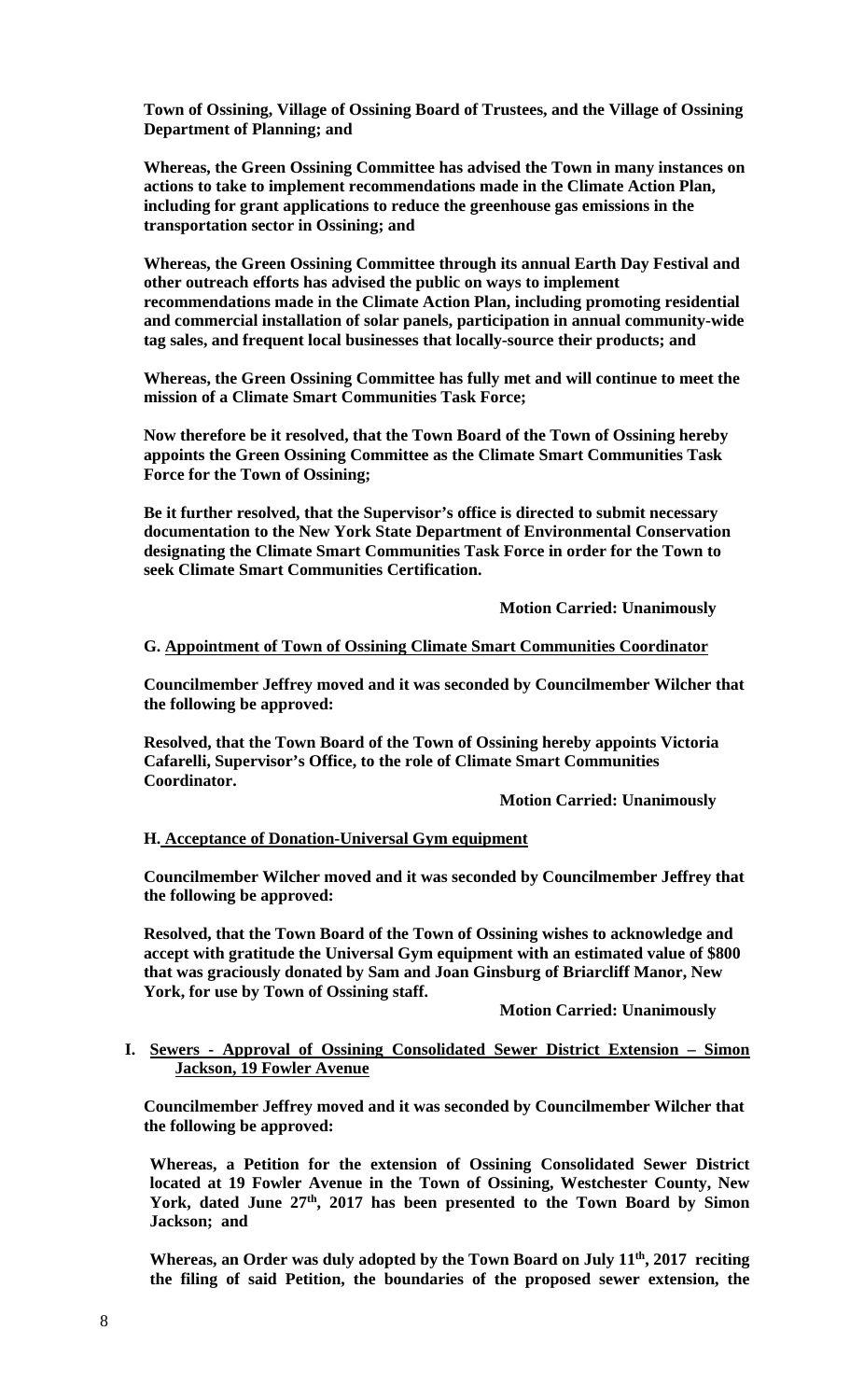improvements proposed and the cost thereof, and specifying July 25<sup>th</sup>, 2017 at **7:30pm in the Police/Court facility, 86-88 Spring Street, Ossining, New York as the date, time and place where the said Board would hold a Public Hearing to consider the Petition and to hear all persons interested in the subject matter thereof concerning the same; and** 

**Whereas, such Order was duly posted and published as required by law; and** 

**Whereas, a public hearing on the matter was duly held by the Town Board on July 25th, 2017, where discussion of the matter was had, and all persons interested were given the opportunity to be heard; and** 

**Whereas, pursuant to Section 194 (6) of the Town Law, the approval of the State Comptroller is not required since the entire burden of the financing of the proposed extension is to be borne by the Petitioner, and there is to be no financing borne by the Town of Ossining, the Ossining Consolidated Sewer District, or any prior extensions thereof;** 

**Now, Therefore, Be It Resolved (a) that the petition is signed and acknowledged as required by law; (b) that all the property and property owners within the proposed extension are benefited thereby; (c) that all the property and property owners benefited thereby are included and (d) that it is in the public interest to grant the relief sought; and it is further** 

**Resolved, that the extension of the Ossining Consolidated Sewer District in the Town of Ossining, Westchester County, New York, as proposed in the Petition, be and the same is hereby approved, and that the said sewer district extension include the property as described in the said Petition; and it is further** 

**Resolved, that the Town Clerk shall, within ten (10) days after adoption of this Resolution, file certified copies thereof in duplicate in the Office of the State Department of Audit and Control at Albany, New York, and record a certified copy in the Office of the Clerk of the County of Westchester.** 

 **Motion Carried: Unanimously** 

## **J. Contract- Urban Circulator Grant Proposal, Emergent Urban Concepts**

**Councilmember Jeffrey moved and it was seconded by Councilmember Wilcher that the following be approved:** 

**Resolved, that the Town Board of the Town of Ossining hereby authorizes the Supervisor to sign the tri-party agreement between the Town of Ossining, the Village of Ossining, and Emergent Urban Concepts of Stony Point, NY (the Contractor), in which the Contractor for the completion of a Consolidated Funding Application (CFA) that may fund an urban circulator project, providing transportation links between critical business, residential, and recreation nodes throughout the Town and Village; and** 

**Be it further Resolved that the price of this service will not exceed \$3500 based on an hourly rate of \$125 and shall be split between the Town and Village of Ossining.** 

 **Motion Carried: Unanimously** 

**K. Resolution- CFA Grant Application, Dale Cemetery Superintendent's Cottage** 

**Councilmember D'Attore moved and it was seconded by Councilmember Wilcher that the following be approved:** 

**Whereas, the Town of Ossining seeks to undergo a rehabilitation project on the Superintendent's Cottage at Dale Cemetery, a landmark on the National Register of Historic Places; and**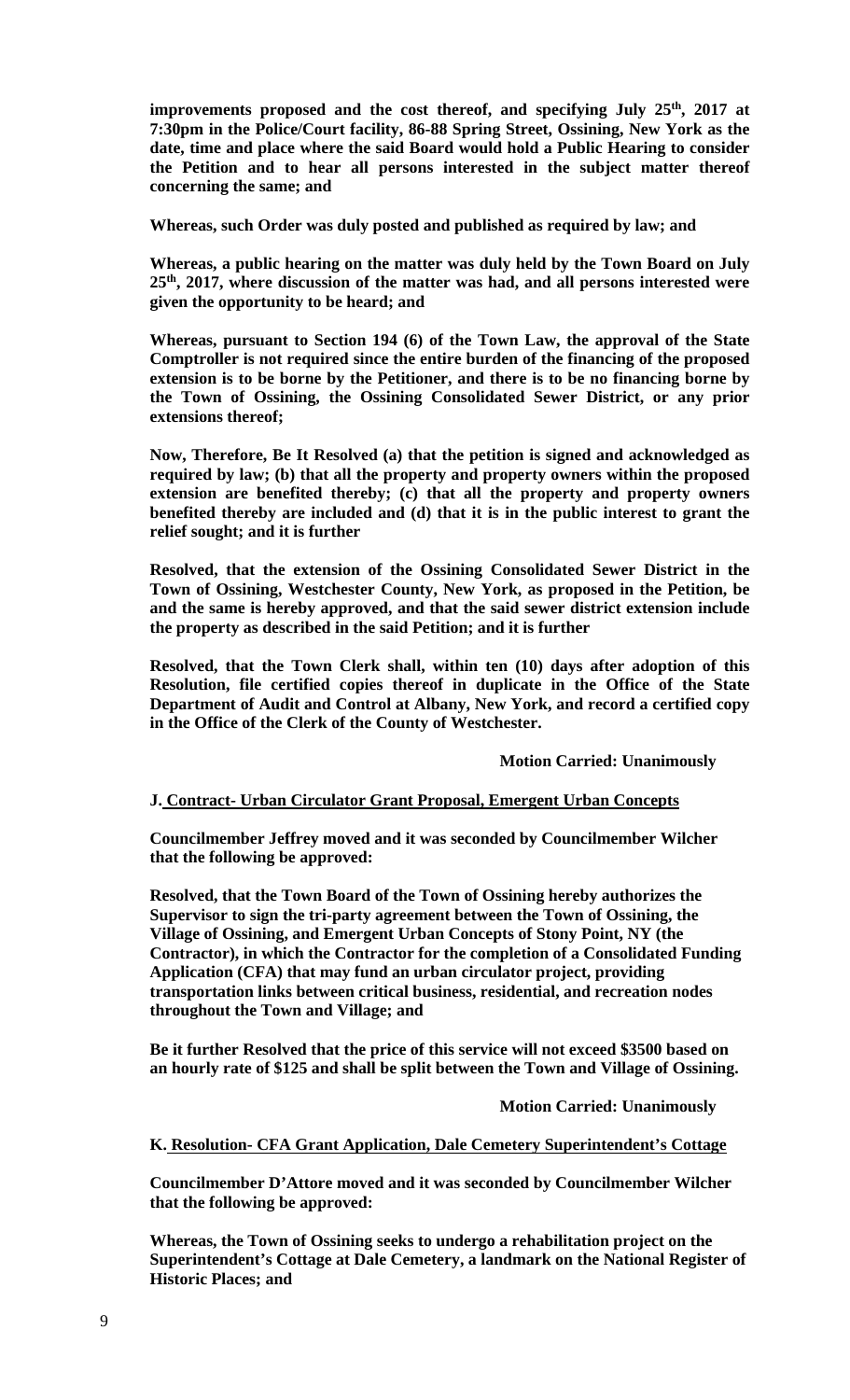**Whereas, funding is available through the New York State Office of Parks, Recreation, and Historic Preservation Environmental Protection Fund for projects which preserve properties listed on the National Register of Historic Places;** 

**Now, therefore be it resolved, that the Supervisor is authorized to submit an application to the Environmental Protection Fund Program for Parks, Preservation and Heritage under the Consolidated Funding Application to undergo the preservation of the Superintendent's Cottage at Dale Cemetery.** 

# **Motion Carried: Unanimously**

# **L.Resolution- CFA Grant Application, Urban Circulator**

**Councilmember Jeffrey moved and it was seconded by Councilmember Feldman that the following be approved:** 

**Whereas, the Town and Village of Ossining have worked closely for decades, as evidenced by many inter-municipal agreements and cooperative efforts to improve the community; and** 

**Whereas, Town and Village leadership have noticed a lack in connectivity between commercial centers, residential neighborhoods, employment opportunities, tourist destinations, parks, open space, and recreational opportunities throughout Ossining; and** 

**Whereas, given the increase in popularity and necessity of public transportation, the Town and Village of Ossining are interested in piloting a concept for an Urban Circulator which would provide affordable and simple connectivity between these community assets for residents of and visitors to Ossining; and** 

**Whereas, the New York State Urban Development Corporation (d/b/a Empire State Development) is offering an opportunity for funding to municipalities for projects that revitalize downtowns and increase economic and employment opportunities, such as the Urban Circulator; and** 

**Whereas, the Village of Ossining is submitting an application to the Empire State Development Urban and Community Development Program to conduct a feasibility study on the development of an Urban Circulator throughout Ossining, including areas within the Unincorporated Area of the Town; as well as Town-wide;"** 

**Now, therefore be it, resolved that the Supervisor and the Town Board of the Town of Ossining authorize the Village of Ossining to submit an ESD Strategic Planning and Feasibility Studies application on behalf of the Town and Village of Ossining as co-applicants under the Consolidated Funding Application to conduct a feasibility study of an Urban Circulator in Ossining.** 

## **Motion Carried: Unanimously**

## **M. Resolution- Comment Letter to NYMTC Regarding the Route 100 North County Trailway Safety Improvements**

**Councilmember Jeffrey moved and it was seconded by Councilmember Wilcher that the following be approved:** 

**Resolved, that the Town Board of the Town of Ossining hereby authorizes the Supervisor to sign and submit, on behalf of the Town Board, a Comment Letter to the New York Metropolitan Transportation Council in support of the plans for the Route 100 North County Trailway Safety Improvements.** 

 **Motion Carried: Unanimously**